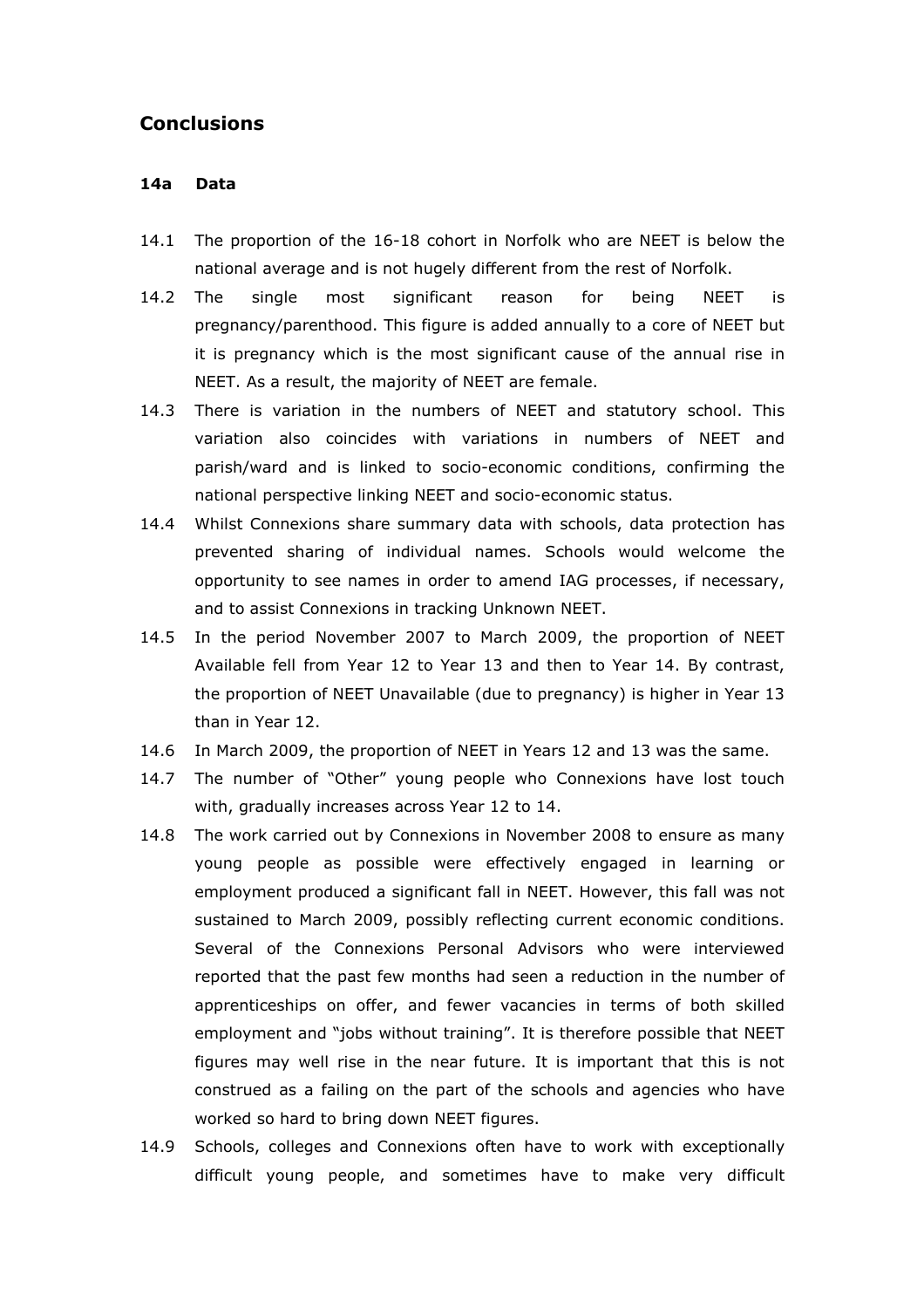decisions, where the behaviour of some students may be impacting very seriously on "the right to learn" of other students.

- 14.10 Data from some of West Norfolk's statistical neighbours suggested that rurality was an issue (see Section 13). Testimony from LEA respondents, Connexions PAs and NEET youngsters who were interviewed also suggested that living in outlying villages with limited transport services was a problem for some students.
- 14.11 A recent study by the Centre for Market and Public Organisation (Observer 14 December 2008) found that white pupils were far more likely to leave school at the earliest possible opportunity compared to all other ethnic groups. Several of the Connexions' PAs interviewed also felt that attitude towards education of the indigenous population in areas of West Norfolk were less positive than those from Eastern European arrivals. Cultural attitudes to education are part of the NEET issue.
- 14.12 Testimony from LEA, school and Connexions respondents suggested that many schools now see NEET reduction as an urgent priority, but that there is a need to share good practice in order to secure sustained and widespread improvement across all schools and colleges.
- 14.13 International comparisons (OECD 2008) suggest that other countries have ideas which may be worth exploring in relation to NEET issues. In Denmark over 60% of cared for children go on to Higher Education. Experiments in early intervention and social pedagogy are being piloted in several Norfolk schools, and it will be useful to monitor their effect.

### 14b Managing NEET

- 14.14 Some schools have a very clear policy for managing NEET including early identification and fast tracking to Connexions but such robustness is not universal across the area.
- 14.15 There is very clear and strong evidence demonstrating the positive impact of curriculum flexibility both through provision at COWA and Notschool. However, rising costs are placing a strain on all school budgets to pay for this provision.
- 14.16 Most schools have a very clear commitment to inclusion. Through this, they recognise that mainstream school provision and support does not meet the needs of all young people. Additional support comes through mentoring, additional advisers/counsellors, work with youth services, curriculum flexibility, in house support units. The development of inclusion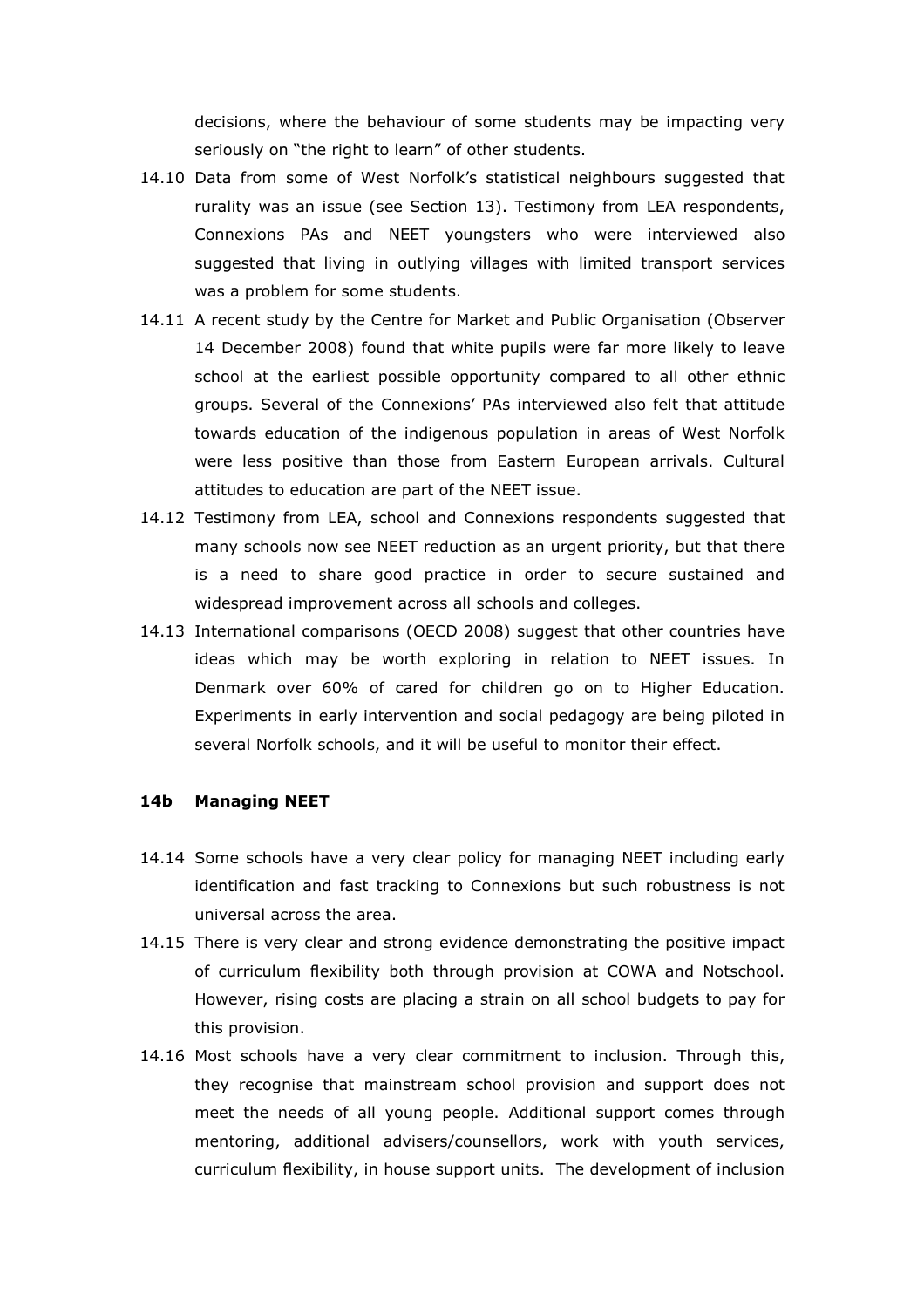in school will help to reduce NEET further. The chances of becoming NEET increase significantly when a student is moved to being "Educated Otherwise".

- 14.17 The level of student absence in West Norfolk is high. Failure to attend school not only reduces level of qualification, it also disengages a young person from educational routines and processes increasing the difficulty of re-engagement post 16. Concerted work with the Attendance Team, including a robust approach to prosecution, in order to reduce absence is a key process in reducing NEET.
- 14.18 Most young people are "placed" at the end of Year 11 but every September Connexions must track a significant number young people who are "missing". Whilst Connexions try to sustain contact with young people over the period between the end of statutory schooling and the start of Year 12, there is only limited evidence of other actions to sustain contact with potential NEET over this important period. Programmes involving the county youth team, E2E, identified "link" mentors to support young people at this time, are some of the strategies that can be applied to reduce the number of young people who do not make this transition. Failure to make the transition has many causes - lack of parental support, nervousness over the new place of learning, inability to manage the bureaucracy of transition as well as lethargy.
- 14.19 70% of young people who are NEET are below Level 2 in Year 12. Weaknesses in literacy and numeracy restrict access to learning in main school so work done in Years 7 and 8 to improve literacy and numeracy will potentially reduce risk of NEET.
- 14.20 Several centres, especially at post 16 level, reported that they do not inform Connexions that a young person has left that institution. Connexions has a statutory responsibility to remain in contact with all young people aged 16 to 18. They should be informed immediately.
- 14.21 The majority of NEET come from backgrounds where education and training are not valued. Successful activities with parents, in partnership with primary schools, which seek to break this culture, will again contribute to the reduction in risk of becoming NEET.
- 14.22 The reduction of NEET requires multi agency engagement that is proactive and focuses on individuals. There is some evidence of multi agency working but it is not consistent across the area and there is no strong evidence that area wide strategies have been developed to define how multi agency partnership involving schools and all others responsible for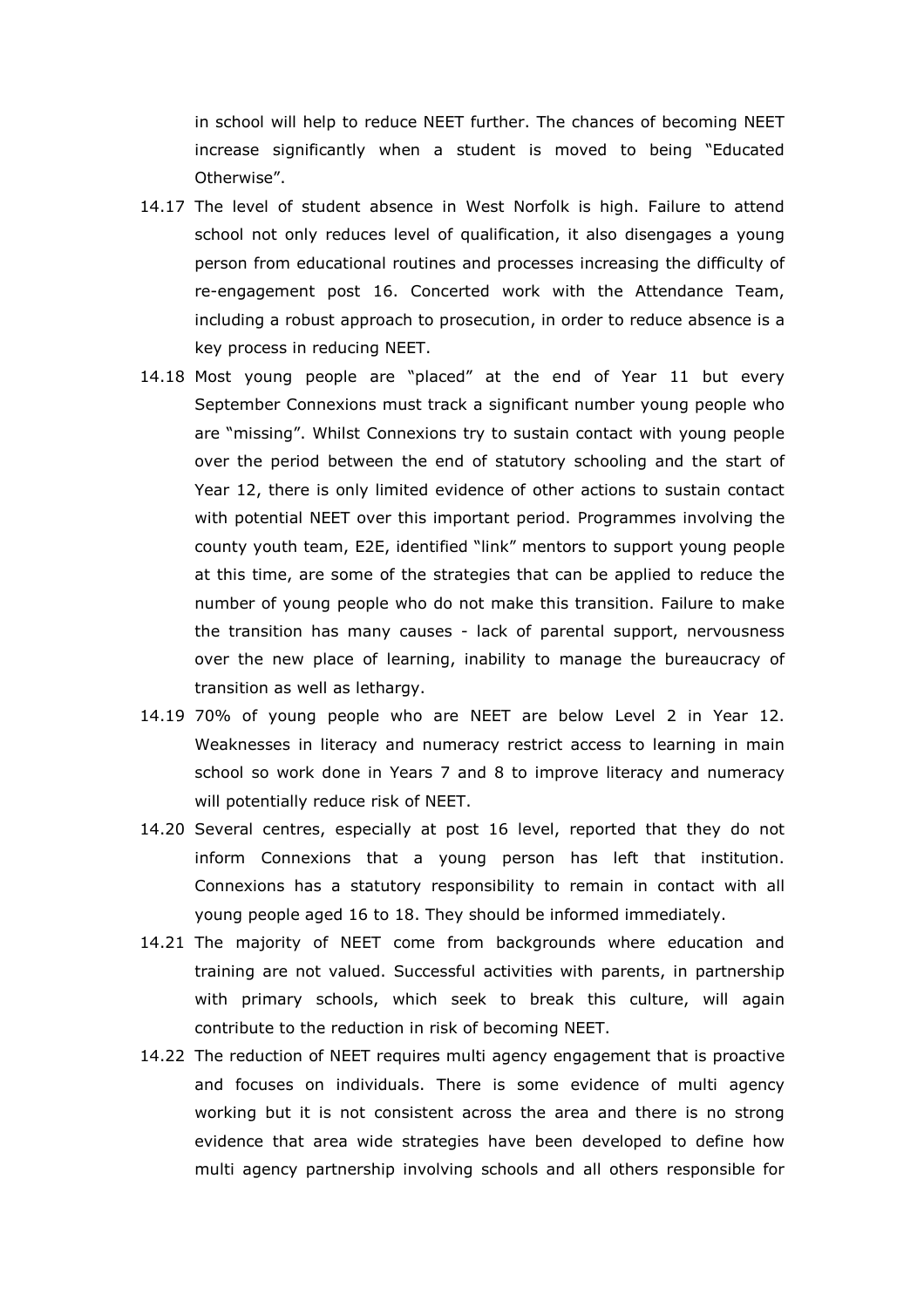"Every Child Matters" and the "wrap around care" of Extended Schools are to operate.

- 14.23 In many instances, successful outcomes and initiatives relating to NEET reduction and prevention were in significant part due to the involvement of personnel who had exceptionally high-order skills in interacting and establishing good working relations with students. It is important not to see progress in this area simply in terms of course design and content.
- 14.24 Although there have recently been major improvements in terms of curriculum flexibility in terms of providing an appropriate curriculum for all pupils, there are still many pupils for whom school is not a positive experience. Many pupils still have profoundly anti-school attitudes by the time they get to Key Stage 4. Getting all pupils to want to learn and to value education is still a major challenge.

## 14c Information, Advice and Guidance

- 14.25 Early identification will not recognise all NEET. Several providers spoke of young people who are passively disengaging throughout compulsory schooling. High quality IAG is a right for all young people. This research identified a variety of different approaches within schools and examples of practice which in at least one institution has been identified as "Outstanding" by OFSTED.
- 14.26 Where the IAG is linked to a recognition that processes need to be differentiated to meet individual needs, then there is very good IAG. In some schools, the early identification and tracking is linked to robust general processes of IAG. There are excellent examples of "extracurricular" activities within IAG. The Lynnsport careers convention was widely praised in all schools. In schools where elements of IAG were a formal part of the scheme of work of a department, this was recognized and valued. In some schools there was concern about the consistency of IAG where there was tutor involvement.
- 14.27 There was variability in the management of applications. In some schools, all applications are read and "quality assured" by the careers coordinator, looking not only at quality of English, but more importantly at ensuring aspiration matched predicted grades. The need for this quality assurance to be more widespread is confirmed by COWA where a substantial number of hours are needed to be spent contacting applicants over applications where aspiration does not match entry qualification. For some courses at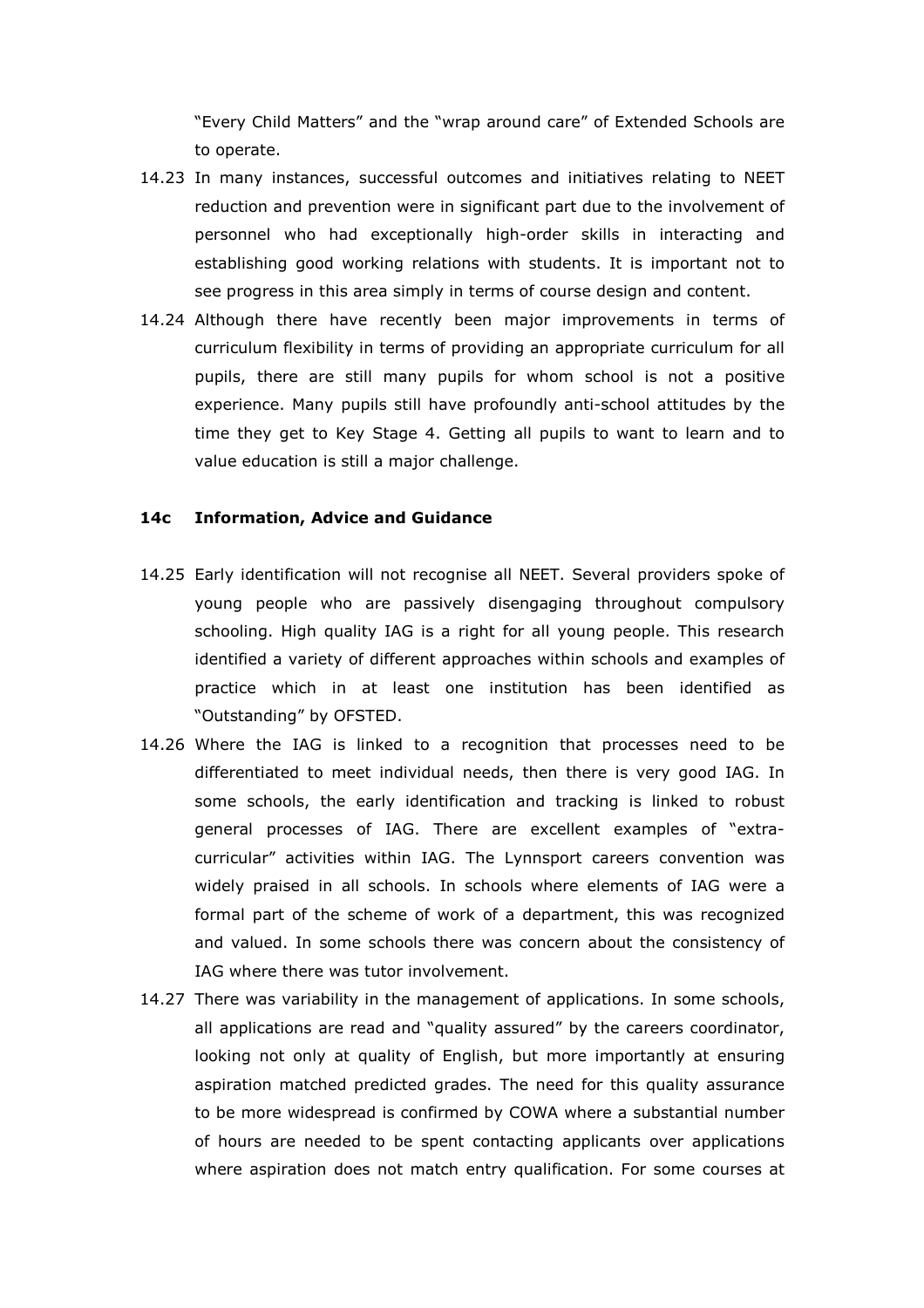COWA, places are limited. Potential NEET are usually not strong at completing applications to time. This means they run the risk of not getting first choice of course. Students on a substitute course are inevitably less enthusiastic about learning and if they were potentially NEET in the first place, the risk increases. In addition, some post 16 providers expressed concern about the lack of information they had on applicants that would help them in processing the application and supporting the student once they had transferred.

- 14.28 All centres were generally supportive about Connexions PAs. All recognized the workload carried by the PAs. Strong support came from those centres dealing with some of the most difficult to place young people. NEET youngsters interviewed spoke very warmly of Connexions staff. The only concerns about Connexions were linked to issues of internal communication within the school, the knowledge/experience of Connexions in dealing with Higher Education courses, and the fact that not all youngsters seemed to be aware of the continued help that Connexions were able to provide post 16.
- 14.29 Connexions' PAs felt that 'taster visits' and face to face conversations with course tutors running post 16 courses were very helpful in reducing the number of poor course choices and "brochure decisions", and that extending such opportunities would help to reduce dropout rates.

#### 14d Post 16 Learning

- 14.30 All centres have entry thresholds but there is variation and varying degrees of flexibility in the way these thresholds are applied. Several centres are reviewing their thresholds, especially for maths and science. In some centres, there are several students on Level 3 courses without at least a C in maths and in English. Some students are following Level 3 courses which require a high level of literacy skill in reading and writing without a C in English at GCSE. Centres should look at the value added achieved in such circumstances. A similar comment can be made about subjects which require a high level of numeracy.
- 14.31 Several centres commented that whilst most students make the transition from GCSE to A level quite comfortably, for many students, it is not easy. Whilst all centres sought to give personal and academic support, only one centre identified the provision of full time personal tutors as well as additional subject based lessons in core skills such as note taking, essay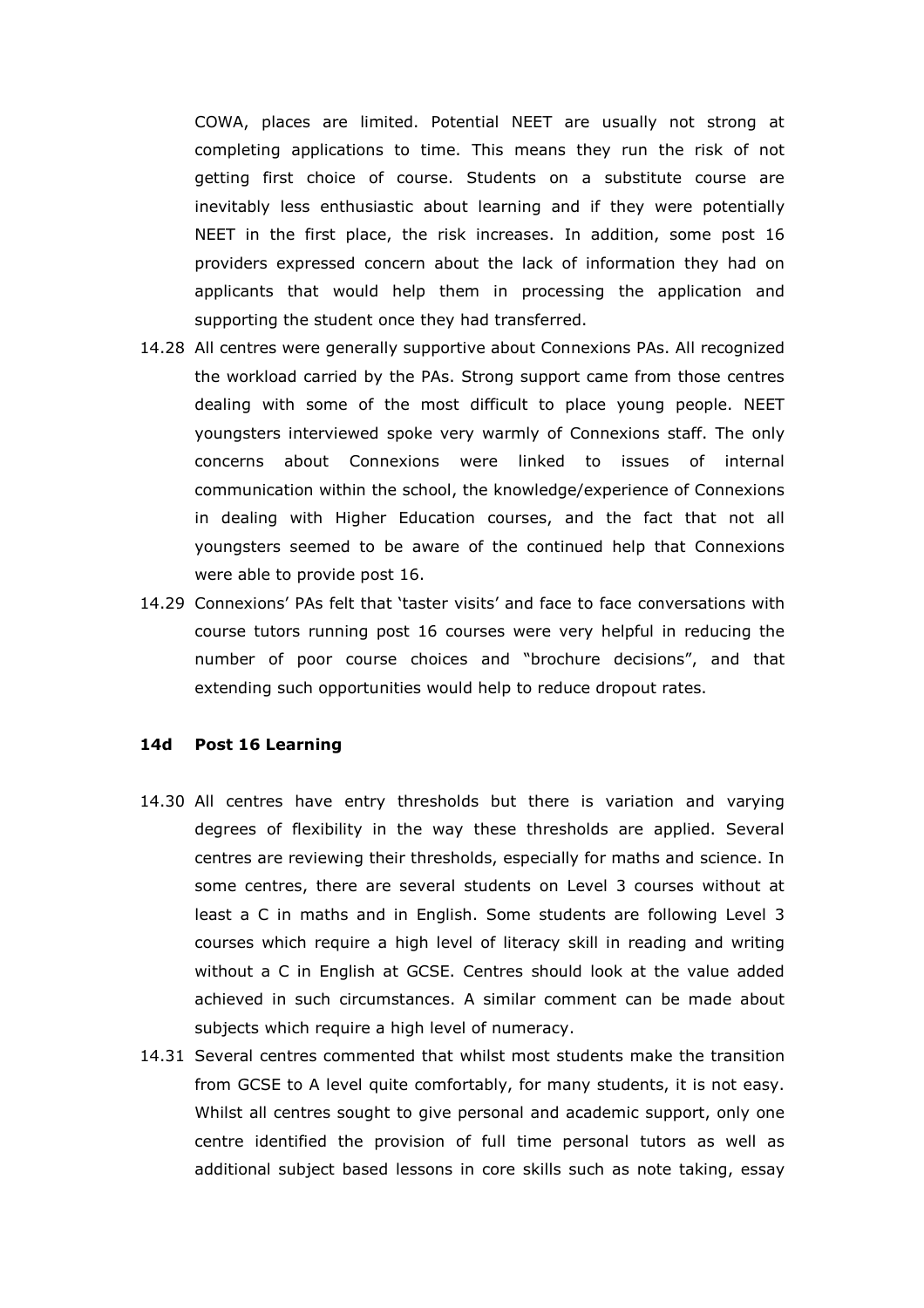writing, data handling as key strands in their retention rate as well as the high value added achieved by that centre.

- 14.32 Centres provided details of reasons why students who had left either after one year of an A level programme or part way through. In most cases, the centre knew why a young person had left but this was not always the case. Equally, in only two centres was there a policy to conduct exit interviews. Even in those centres, the difficulties of getting a young person who is leaving a course to explain the reasons for leaving are significant. Reference has already been made to the need to inform Connexions immediately a young person leaves a course.
- 14.33 Connexions were given the names of young people who had left the courses. Only a small proportion of those young people had actually become NEET, although the figure is probably higher as Connexions did not know all who had left. The fact that so few NEET are students who start post 16 courses and then leave the course suggests that the origins of NEET lie in those who were already disengaged from education before post 16 learning. It emphasizes the longer term approaches that need to be taken to addressing NEET.
- 14.34 Experienced teachers, Connexions' PAs and students made the point that vocational courses would be limited in their effectiveness if they still relied on "traditional" pedagogy rather than practical and applied learning. There were some pupils for whom "learning by doing" made a massive difference to their commitment and attainment.
- 14.35 Advanced Bridging Courses which provided for a mixture of level 3 and level 2 courses at one sixth form college had proved to be very successful in moving many students on successfully and had elicited considerable interest from QCA as an example of good practice (see Section 12 for further detail).
- 14.36 In spite of recent BECTa and county initiatives, the digital divide remains an issue for many NEET youngsters, and particularly for those from a Traveller background. The proliferation of ICT initiatives and portals in recent years has made it difficult for institutions to keep at the cutting edge of all developments which might help improve NEET related outcomes and there is a need for good inter-institutional communication and collaboration in this area (see Section 11).
- 14e Students' Views

Year 11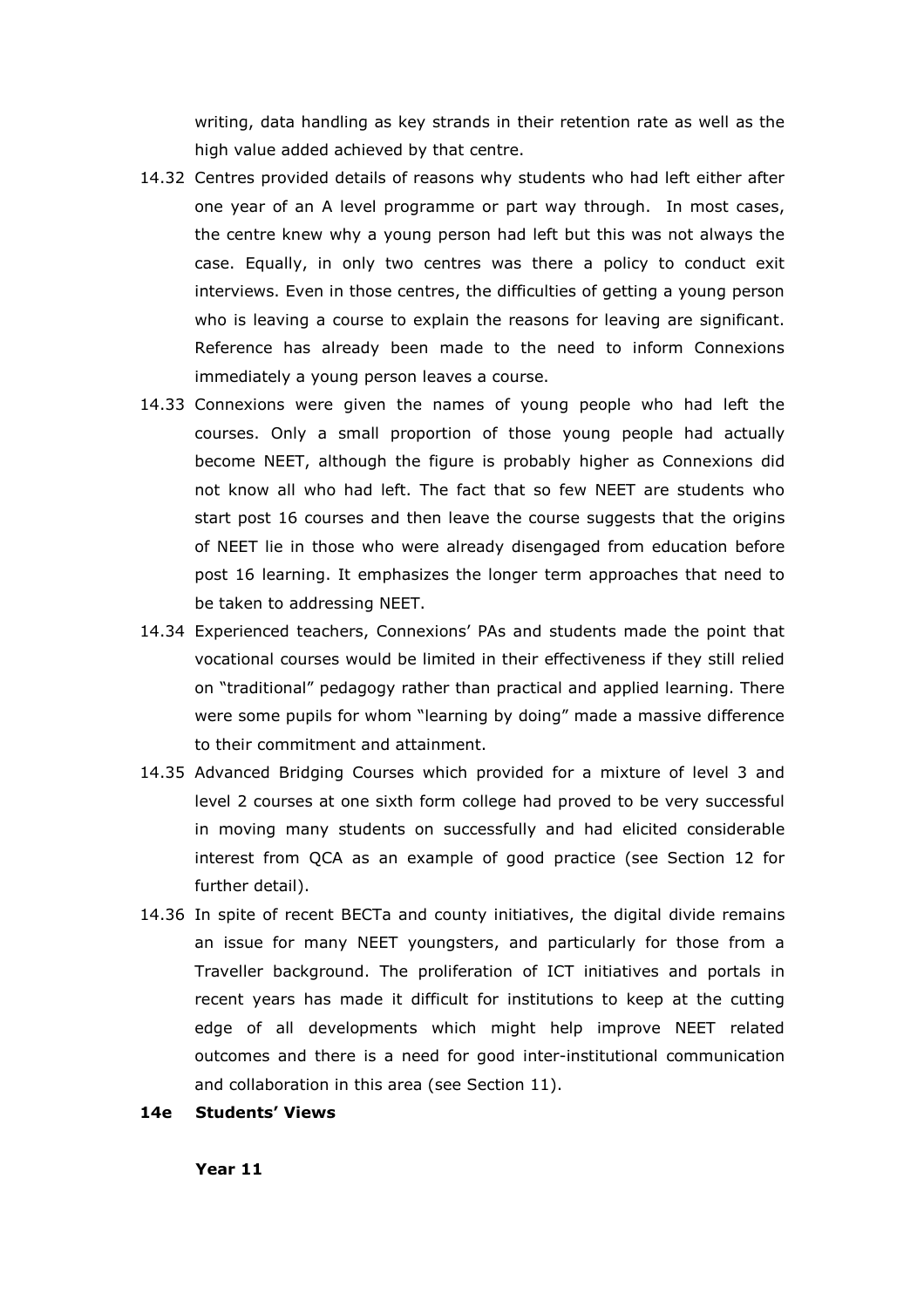- 14.37 Whilst most students were able to remember IAG activities presented in Years 10 and 11, peers, friends, siblings and parents are strong influences affecting final choice. Students were very positive about Lynnsport but with the exception of one school, views on the role of form tutors in IAG ranged from lukewarm to scathing. In one school, the IMPACT Theatre Group's work was warmly praised. Students were also positive about structured and planned IAG activities which took place in subject areas. Students acknowledged the value of the action in one school where writing CVs is part of the English scheme of work.
- 14.38 Students generally spoke positively about Connexions' PAs. In several schools students had the perception that Connexions exists primarily to support in choice of learning/employment at the age 16 transfer. Very few students were aware of the role Connexions has post 16. With the exception of the schools in Kings Lynn, students were not aware that Connexions has an office in Kings Lynn. There was equally little awareness of the wider support available from Connexions.
- 14.39 Students from only two schools could remember any reading of their final application to check it for grammatical accuracy or, more importantly, to ensure that the course applied for matched the likely GCSE grades. There was support in almost every school from young people attending COWA in Year 11 for the day spent with a tutor in COWA completing the application form.
- 14.40 Students were asked what aspects of IAG they would like to see improved. The two strongest responses were
	- More visits to post 16 providers during the course of the working day.
	- Better teaching of IAG.
	- More help and support in completing applications and writing CV.

## Year 12

- 14.41 Students gave very good and clear reasons why they had chosen their statutory school's sixth form. The strongest reason was proximity. When A level students were interviewed in COWA, they came from all the towns in the area as well as Wisbech. They did not see distance as a factor affecting their studies.
- 14.42 Students were asked about the role IAG played in making their decision about their post 16 provider. There was a significant contrast with the Year 11 students interviewed. Very few students studying A level had attended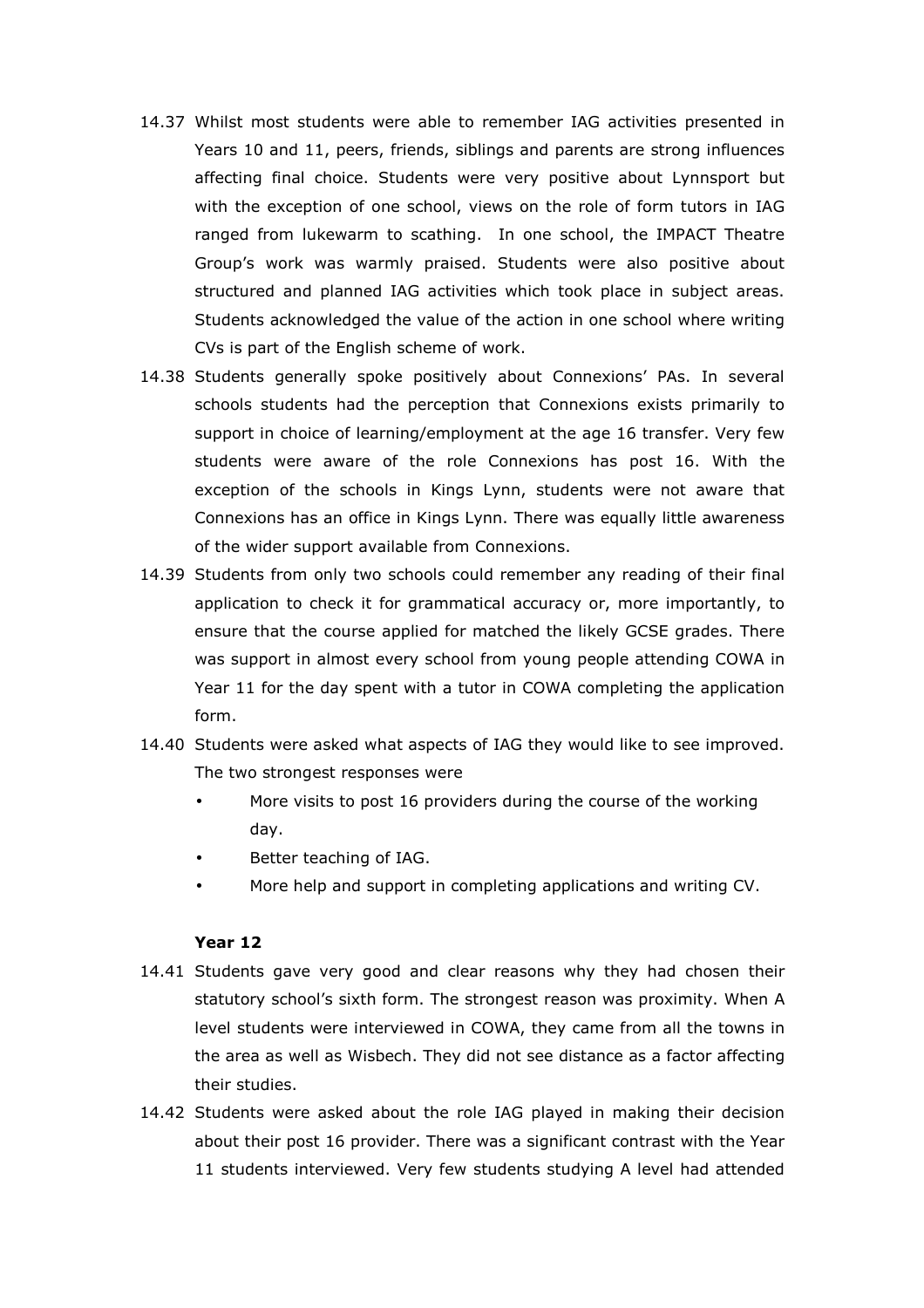the Lynnsport convention, only a small number had had a Connexions interview. Whilst students in several centres felt there was an assumption they would attend their statutory school's sixth form, in only one case did they feel this was translated into pressure.

- 14.43 When asked if the reality of their chosen centre matched the information pre 16, most students felt this to be true. All students commented on the huge jump from GCSE to A level in terms of academic rigour and the need to have good organizational skills. Students were positive about actions to support them such as core skills workshops, full time tutors, sixth form tutors who were very empathetic. In most school sixth forms, the Head of Sixth was seen as a key source of support and information.
- 14.44 In subject lessons, students were very positive about teaching which was varied in style and approach; staff who supported them positively in the skills of essay writing and note taking and lessons where there was a structure available either through a lesson plan or available on a learning platform. Students were negative about lessons which were repeatedly based on note taking, used Powerpoint excessively, staff who made no allowance for the transition into the sixth and told them that they were sixth formers and they should get on with it, and learning instructions which were too general such as "Go away and read up on this."
- 14.45 Students' experiences of E2E courses were vary variable and Connexions' PAs also felt that courses were of variable quality. Education and Youth Services (www.eysuk.org.uk) and the Prince's Trust were identified as high quality providers by several PAs.

### 14f Pregnancy

- 14.46 When staff were asked the reasons why young people were NEET, in only one instance was pregnancy mentioned. There was no general awareness in schools of the significance of pregnancy as a reason. This may be the reason for the limited engagement of schools in the west with the county SRE Partnership.
- 14.47 Whilst the majority of pregnancies are unplanned, there is variation linked to socio-economic reasons in the levels of termination. The effectiveness of strategies to reduce pregnancy requires collaborative working between schools and other Children's Trust Partners.
- 14.48 Take-up of "Beyond the Bump" courses was variable, Connexions' PAs suggested that a degree of flexibility was particularly important for this client group. "Critical mass" was also thought to be a factor influencing